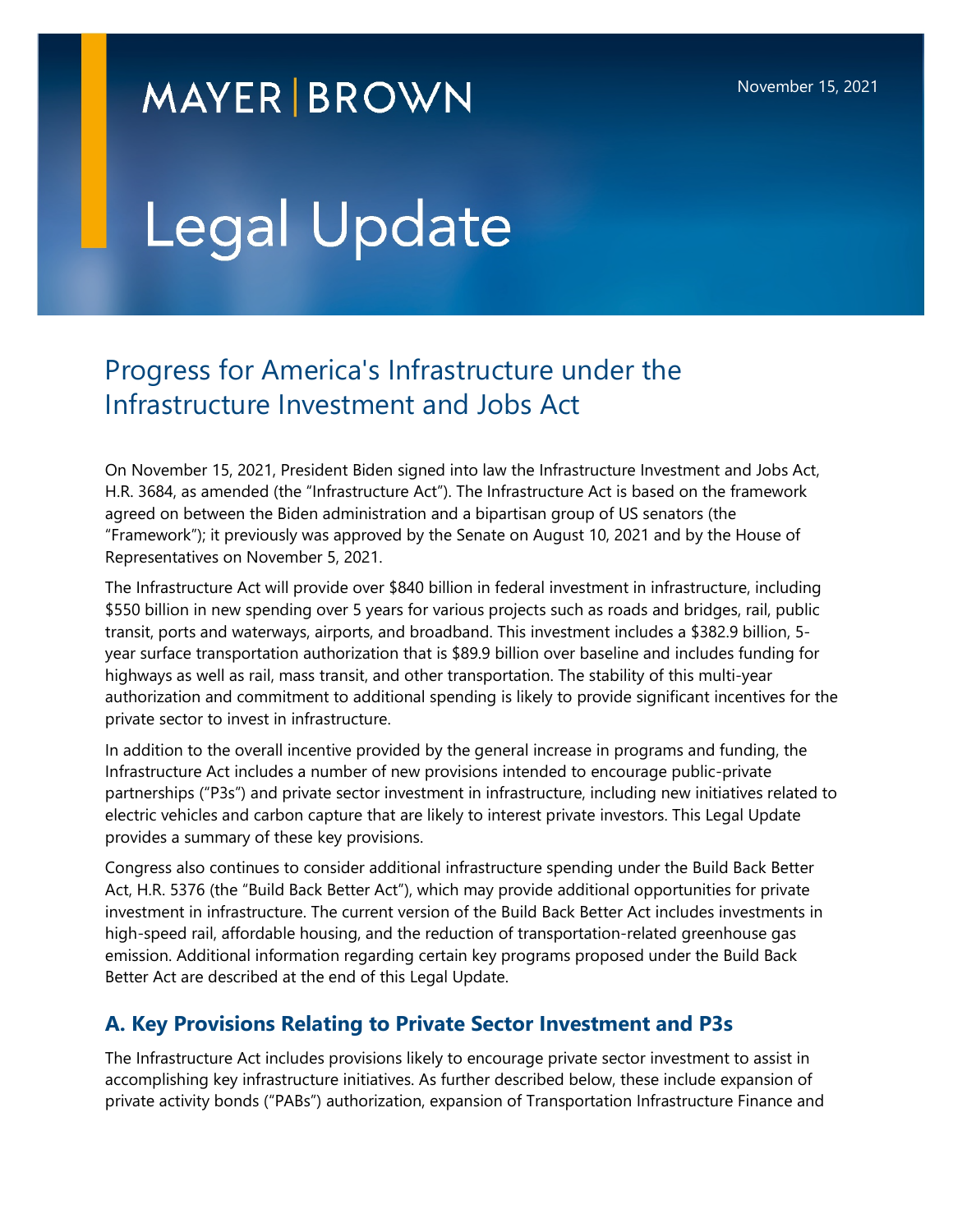Innovation Act ("TIFIA") and Railroad Rehabilitation and Improvement Financing ("RRIF") program eligibility, technical assistance for asset recycling, and a value for money study requirement for major infrastructure projects. These provisions could strengthen opportunities for P3s to play a critical role in the development, financing, and operation of US infrastructure.

#### **EXPANDED PABS AUTHORITY**

**Increase of PABs Authority for Surface Transportation Projects.** Section 80403 of the Infrastructure Act increases the cap on surface transportation PABs from \$15 billion to \$30 billion. Without this increase, nearly all of the current cap has been committed. Doubling this limit will allow many more state and local governments to take advantage of this lower-cost financing tool for surface transportation P3 projects.

**Additional Projects Eligible for PABs.** The Infrastructure Act expands the scope of allowable uses for PABs to include certain broadband projects and carbon capture projects:

- *Broadband:* Section 80401 of the Infrastructure Act adds the financing of qualified broadband projects to the list of allowable uses for exempt facility bonds under Section 142(a) of the Internal Revenue Code. Qualified projects are defined as projects that cover census block groups where more than 50% of the residential households do not have access to broadband service; specific metrics are included for improved service. Additionally, 75% of any exempt facility bond issued for a qualified broadband project does not count toward the required allocation of state PAB volume cap, and if all of the property to be financed by net proceeds of the bonds is owned by a governmental unit, state volume cap is not required.
- *Carbon Capture:* Section 80402 of the Infrastructure Act adds financing for qualified carbon dioxide capture facilities to the list of allowable uses for exempt facility bonds under Section 142(a) of the Internal Revenue Code. Qualified carbon dioxide capture facilities are defined to include both the eligible components of industrial carbon dioxide facilities (e.g., those that emit carbon dioxide) as well as direct air capture facilities (as defined in 45Q(e)(1) of the Internal Revenue Code). Eligible components include any equipment installed in an industrial carbon dioxide facility that is used for the purpose of capture, treatment, transportation, or storage of carbon dioxide produced by the facility or that is integral or functionally related and subordinate to a process that converts materials (e.g., coal product, petroleum residue, biomass) recovered for their energy or feedstock value into a synthesis gas composed primarily of carbon dioxide and hydrogen. These eligible components generally overlap with, but are not identical to, facilities eligible for the related tax credit available under Section 45Q of the Internal Revenue Code. If the eligible components of an industrial carbon dioxide facility are designed with a capture and storage percentage that is less than 65%, the percentage of the cost of the eligible components installed in such facility that may be financed with these tax-exempt PABs may not be greater than the designed capture and storage percentage. State PAB volume cap is required, but 75% of any exempt facility bond issued for a qualified carbon dioxide capture facility does not count toward the required allocation of volume cap. Further, if a facility is financed with these PABs, the related tax credit available under Section 45Q of the Internal Revenue Code will be reduced by up to 50% of the otherwise available credit. The Framework acknowledged that the price of building facilities for these technologies can involve significant costs and states an intention for private investment through PABs to encourage commercial deployment to reduce such costs and achieve scale.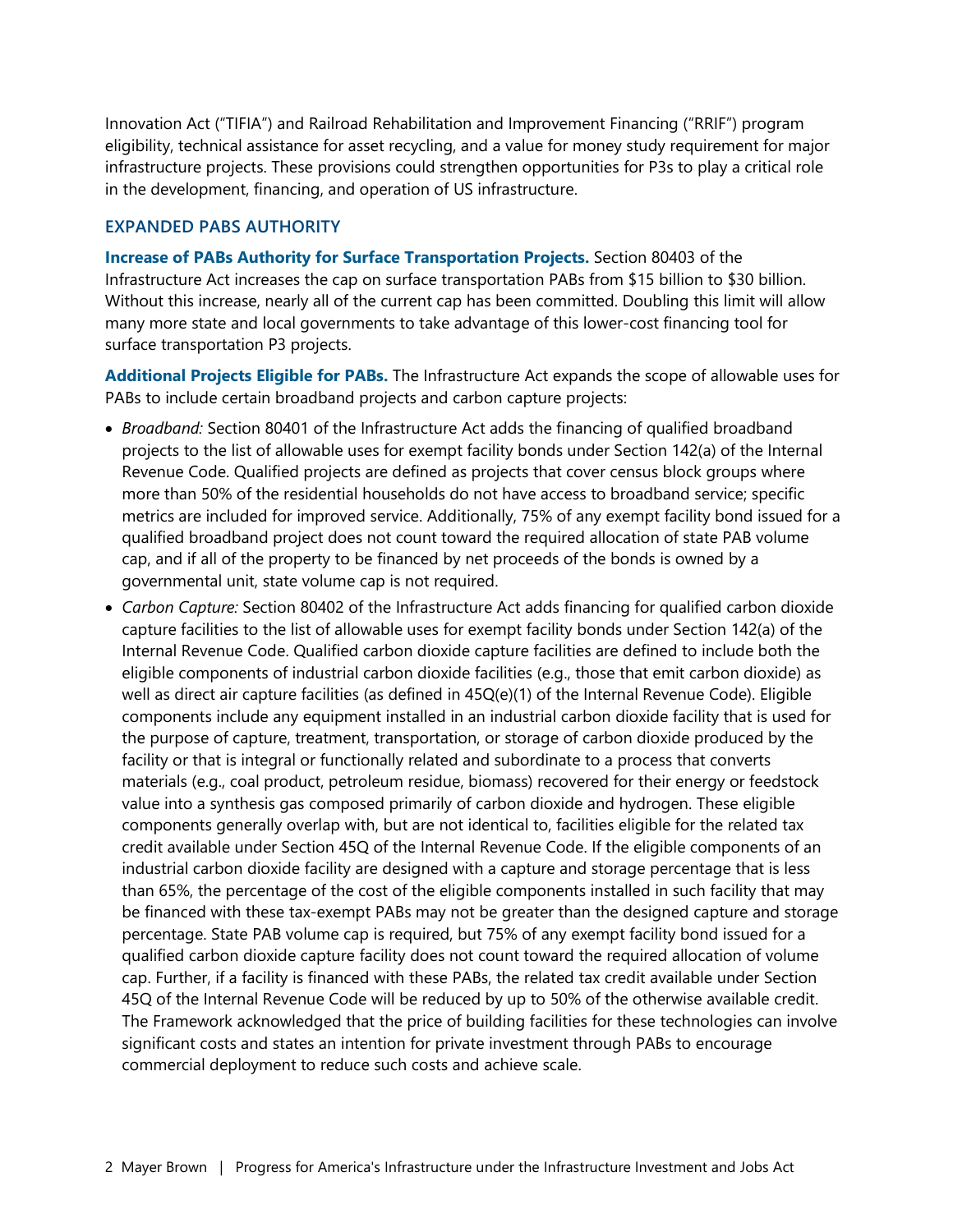#### **CHANGES TO TIFIA**

**Asset Class Expansion.** Section 12001 of the Infrastructure Act authorizes the expansion of projects eligible for the TIFIA program. Notably, this includes authorization for airport-related projects, expanded transit-oriented development projects, and wildlife conservation projects. The TIFIA program provides key credit assistance to major infrastructure projects through secured loans, loan guarantees, and standby lines of credit with low interest rates and flexible repayment terms. Currently, however, eligible projects are limited to surface transportation projects, including highway, transit, railroad, intermodal freight, and port access projects. Making airport projects eligible will encourage greater investment in US airports, which will be particularly useful as the air travel industry continues to recover from the COVID-19 pandemic. Section 12001 also adds transit-oriented development projects as eligible for the TIFIA program. Residential, commercial, and related infrastructure activities that are physically or functionally related to passenger rail stations or multimodal facilities that include rail service that incorporate private investment may qualify for the TIFIA program. Finally, Section 12001 adds as eligible wildlife conservation projects that mitigate the environmental impacts of otherwise TIFIA-eligible transportation infrastructure projects.

**Other Amendments:** Section 12001 also makes various other notable changes to the TIFIA program. These include:

- *Credit Ratings:* Raises the bar for when an investment-grade rating is required from two rating agencies as opposed to one from \$75 million to \$150 million.
- *Bonding:* Requires that TIFIA ensure that there is appropriate payment and performance security for any project financed by TIFIA regardless of any requirements by the applicable state and local government.
- *Processing Timelines:* Requires that the Build America Bureau provide an applicant with a specific timeline for approval of an application, but in no case will it be later than 150 days.
- *Streamlined Approval Process:* Requires that projects that meet certain criteria be approved or denied not later than 180 days after the applicant is notified that creditworthiness review has begun. These criteria include projects where the TIFIA program share of eligible project costs is 33% or less, that are A-rated, that have terms that substantially conform to conventional terms established by the National Surface Transportation Innovative Finance Bureau, where the contract for the project can be entered into within 90 days after the date a federal credit instrument is obligated under the program, and that have the requisite federal environmental approvals.
- *Maturity Date:* Expands the final maturity date from 35 years to up to 75 years for assets with an estimated life of more than 50 years.
- *Transparency:* Requires that TIFIA application status reports be posted on the internet monthly and quarterly.

#### **CHANGES TO RRIF**

**Repayment of Credit Risk Premium:** Section 21301 of the Infrastructure Act provides for the return of credit risk premiums paid, including accrued interest, to the original source when all obligations of the loan or loan guarantee have been satisfied. The Infrastructure Act appropriates \$50 million each fiscal year of 2022 through 2026 and \$70 million for payment of credit risk premium. RRIF funding may be used to acquire, improve, or rehabilitate intermodal or rail equipment or facilities and to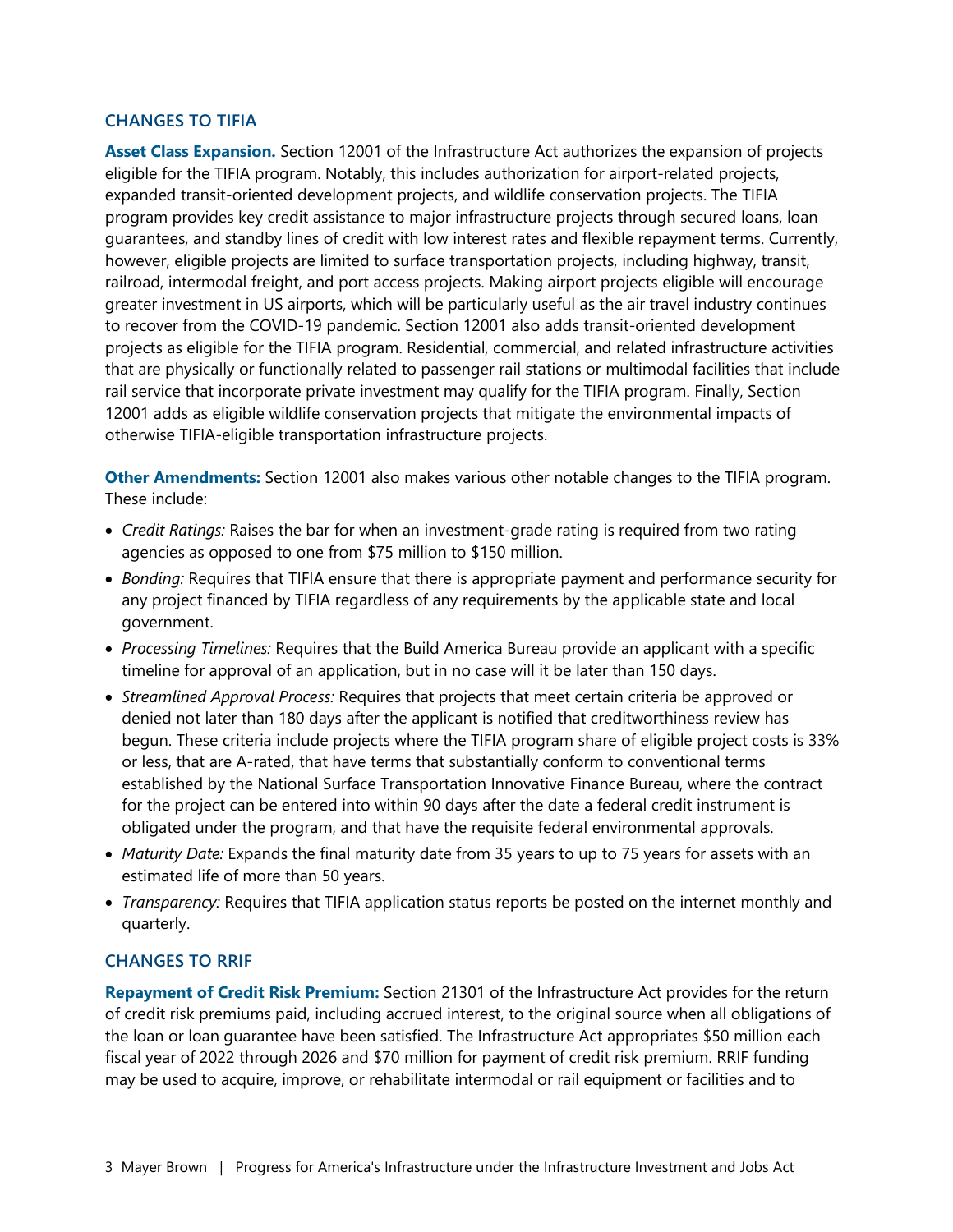develop new intermodal or railroad facilities. RRIF funding may also be used to reimburse expenses and refinance outstanding debt obligations relating to these activities.

**Other Amendments:** Section 21301 also makes various other notable changes to the RRIF program. These include:

- *Extended Term:* Allows for up to a 75-year loan term following substantial completion of a project.
- *Streamlined Procedures:* Requires the Secretary of Transportation (the "Secretary") to develop a streamlined 90-day application and approval procedure for loans not exceeding \$150 million.
- *Transparency:* Requires the Secretary to disclose details regarding the loan approval process, including a description of key rating factors used by the Secretary to determine credit risk.
- *Non-Federal Share:* Clarifies that if the loan is repaid with non-federal funds, the loan will count as the non-federal share portion for purposes of receiving other federal grant money.

#### **TECHNICAL ASSISTANCE FOR ASSET CONCESSIONS**

The Infrastructure Act creates a new program that will distribute \$100 million over 5 years for the purpose of making technical assistance grants for communities engaging in P3s under Section 71001. The program, which will be administered by the US Department of Transportation ("DOT"), will fund technical assistance expert services grants to state, tribal, and local governments "to facilitate access to expert services" and "to enhance the technical capacity of eligible entities to facilitate and evaluate public-private partnerships in which the private sector partner could assume a greater role in project planning, development, financing, construction, maintenance, and operation, including by assisting eligible entities in entering into asset concessions." Asset concessions are defined by the Infrastructure Act as long-term lease agreements where the concessionaire agrees to provide 1 or more asset concession payments and to maintain or exceed the condition, performance, and service level of the infrastructure asset. These grants will only be used for projects eligible under TIFIA (including airports subject to the new authorization described above) and that meet certain other eligibility requirements. Maximum distribution amounts are set at \$2 million for technical assistance grants and \$2 million for expert services retained by an eligible entity, and there is a statewide maximum of no more than \$4 million during any 3-year period for the eligible entities within each state.

The Infrastructure Act imposes the following requirements as conditions to receiving such grant for any asset concession for which the grant provides direct assistance:

- The asset concession may not prohibit, discourage, or make it more difficult for the relevant public entity to construct new infrastructure, to provide or expand transportation services, or to manage associated infrastructure in publicly beneficial ways along a transportation corridor or in the proximity of a transportation facility that was part of the asset concession;
- The relevant public entity must have adopted binding rules to publish all major business terms of the proposed asset concession not later than 30 days before entering into such concession to enable public review;
- The asset concession may not result in displacement, job loss, or wage reduction for the existing workforce of the relevant public entity or other public entities;
- The relevant public entity or the concessionaire must carry out a value for money analysis to compare the aggregate costs and benefits to the relevant public entity of the asset concession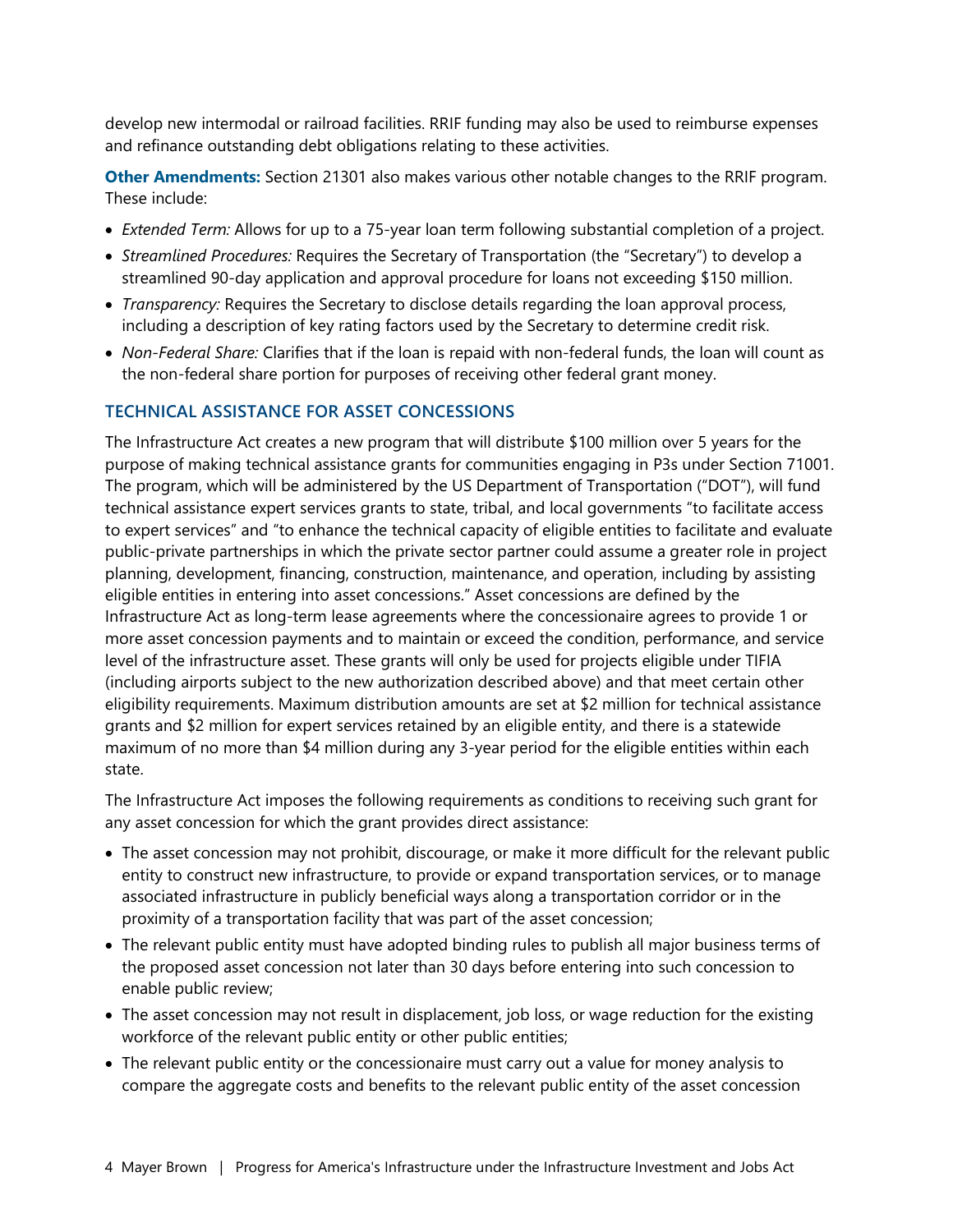against alternative options to determine whether the asset concession generates additional public benefits and serves the public interest;

- The full amount of any asset concession payment received by the relevant public entity, less any amount paid for related transaction costs, must be used to pay infrastructure costs of the public entity; and
- The terms of the asset concession may not result in any increase in costs under the asset concession being shifted to taxpayers with an annual household income of less than \$400,000 per year, including through taxes, user fees, tolls, or any other measure for use of an approved infrastructure asset.

It is anticipated that further guidance regarding the expectations for these requirements will be provided through regulations.

#### **VALUE FOR MONEY ANALYSIS**

Section 70701 of the Infrastructure Act includes language that will require applicants for TIFIA and RRIF loans with projects over \$750 million to conduct a value for money analysis to evaluate a P3 financing option. The analysis must include the life-cycle cost and project delivery schedule, the costs of using public funding versus private financing, a description of the key assumptions made in developing the analysis, and a forecast of user fees and other revenues expected to be generated by the project, if applicable.

Section 11508 of the Infrastructure Act also requires that a value for money or similar competitive analysis be conducted for transportation projects carried out through P3s more generally. Section 11508 applies to projects partially or totally funded using federal financial assistance and that have an estimated total cost of \$100 million or more. This section also requires the public partner of a P3 project to, within 3 years after the date the project is opened to traffic, conduct a review of the project, including a review of the compliance of the private partner with the terms of the P3 agreement and to certify to or notify the Secretary and make publicly available as to whether the private partner is meeting the terms of the agreement.

The Framework noted that the P3 model is often underutilized because of its complexity and states an intention that requiring a value for money analysis will help public entities give the P3 model "a fair shot." Requiring this analysis for major projects will introduce the P3 model to many communities that may not have otherwise considered private investment, which in turn will likely lead to a greater use of P3s throughout the country. Using the TIFIA and RRIF programs for this analysis also will allow the US Department of Transportation to report to Congress on the use of the P3s, which may be helpful in future legislative initiatives to expand P3s.

#### **OTHER KEY PROVISIONS**

- *Congestion Relief and Interstate Tolling:* Section 11404 of the Infrastructure Act establishes a congestion relief program and enables interstate tolling for certain eligible interstate highway projects so long as tolling is permitted under state/local law and the rates meet certain requirements under the law. Projects must meet a minimum grant size of \$10 million and the federal share must not exceed 80% of the total project cost.
- *Alternative Contracting Methods:* Section 11305 of the Infrastructure Act enables the Secretary to utilize alternative contracting methodology—including design-build contracting, long-term concession agreements, and any other method (tested, or that could be tested, under an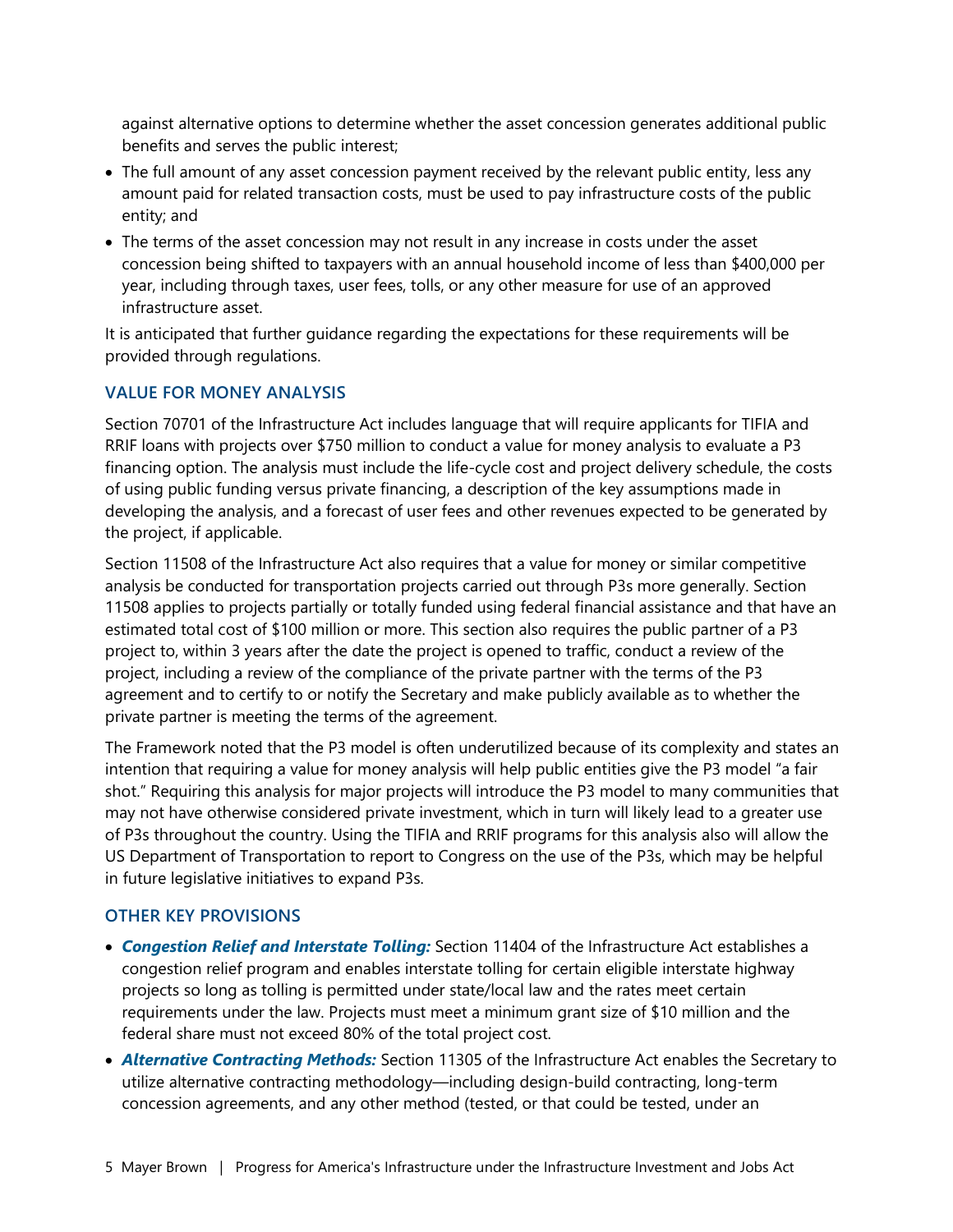experimental contracting program carried out by the Secretary)—permitted by a state under Title 23, on behalf of any federal land management agency that receives funding under Sections 203, 204, or 308.

- *Build America Bureau Rural and Tribal Assistance Pilot Program:* Section 21205 of the Infrastructure Act provides over \$12 million for the first 5 years to establish the Rural and Tribal Assistance Pilot Program. The program will provide pre-development financial, technical, and legal assistance, as well as assistance with development-phase activities to state, local, and tribal governments for alternative delivery and P3 infrastructure projects in non-urbanized areas of 150,000 people or less. Section 21205 also allows the Build America Bureau to retain the services of expert firms, including legal counsel, in the field of municipal and project finance to assist in providing financial, technical, and legal assistance to eligible entities under the pilot program. Eligible entities will also be able to retain these advisors directly and separately (at their own cost) without conflict to the Build America Bureau. The pilot program sunsets 5 years after the date of enactment of the Infrastructure Act.
- *National Infrastructure Investments:* Division J, Title VIII of the Infrastructure Act includes emergency appropriations over 5 years for multimodal infrastructure, including \$5 billion for Rebuilding American Infrastructure with Sustainability and Equity ("RAISE") grants (formerly "BUILD" or "TIGER" grants) and \$7.5 billion for projects that will have a significant local or regional impact.
- *Intercity Passenger Rail Grants:* Division J, Title VIII also includes an appropriation of \$36 billion for a new "Federal-State Partnership for Intercity Passenger Rail Grants" program to support the development and improvement of intercity passenger rail. Up to \$24 billion of that amount may be used for Northeast Corridor projects.
- *Broadband Expansion:* Section 60102 of the Infrastructure Act allocates \$100 million to each state to provide grants for broadband deployment in historically underserved areas. Additionally, Section 60401 authorizes \$1 billion for fiscal years 2022 through 2026 to fund the construction, improvement, or acquisition of middle mile broadband infrastructure. The newly created middle mile grant program prioritizes connecting middle mile infrastructure to last mile networks that provide or plan to provide broadband service to households in unserved areas, connecting noncontiguous trust lands, and the offering of wholesale broadband service at reasonable rates on a carrier-neutral basis.
- *Bridge Investment Program:* Section 11118 of the Infrastructure Act creates a new Bridge Investment Program, which provides \$40 billion to replace, rehabilitate, preserve, and protect bridges. Funding will be provided through both a competitive grant program (approximately \$13 billion) and a formula grant program (\$27.5 billion). At least half of the competitive grant program must be used for large projects costing over \$100 million. Large project grants may cover up to 50% of project costs, while grants for smaller projects may cover up to 80% of project costs, and grants for off-system bridges may cover up to 90% of project costs. The Infrastructure Act specifically contemplates bridge bundling within the definition of eligible projects for such grants. The formula grant program will distribute \$5.5 billion to the states each year for 5 years. After a 3% set-aside for tribal bridge projects, the formula funds will be distributed to states in the following manner: 75% based on each state's proportional cost of replacing all its bridges classified as being in poor condition versus the cost of replacing all bridges in poor condition nationally and 25% based on each state's proportional cost of rehabilitating all bridges classified in fair condition. Each state is entitled to a minimum distribution of \$45 million each year and must set aside 15% of amounts received for off-system bridges.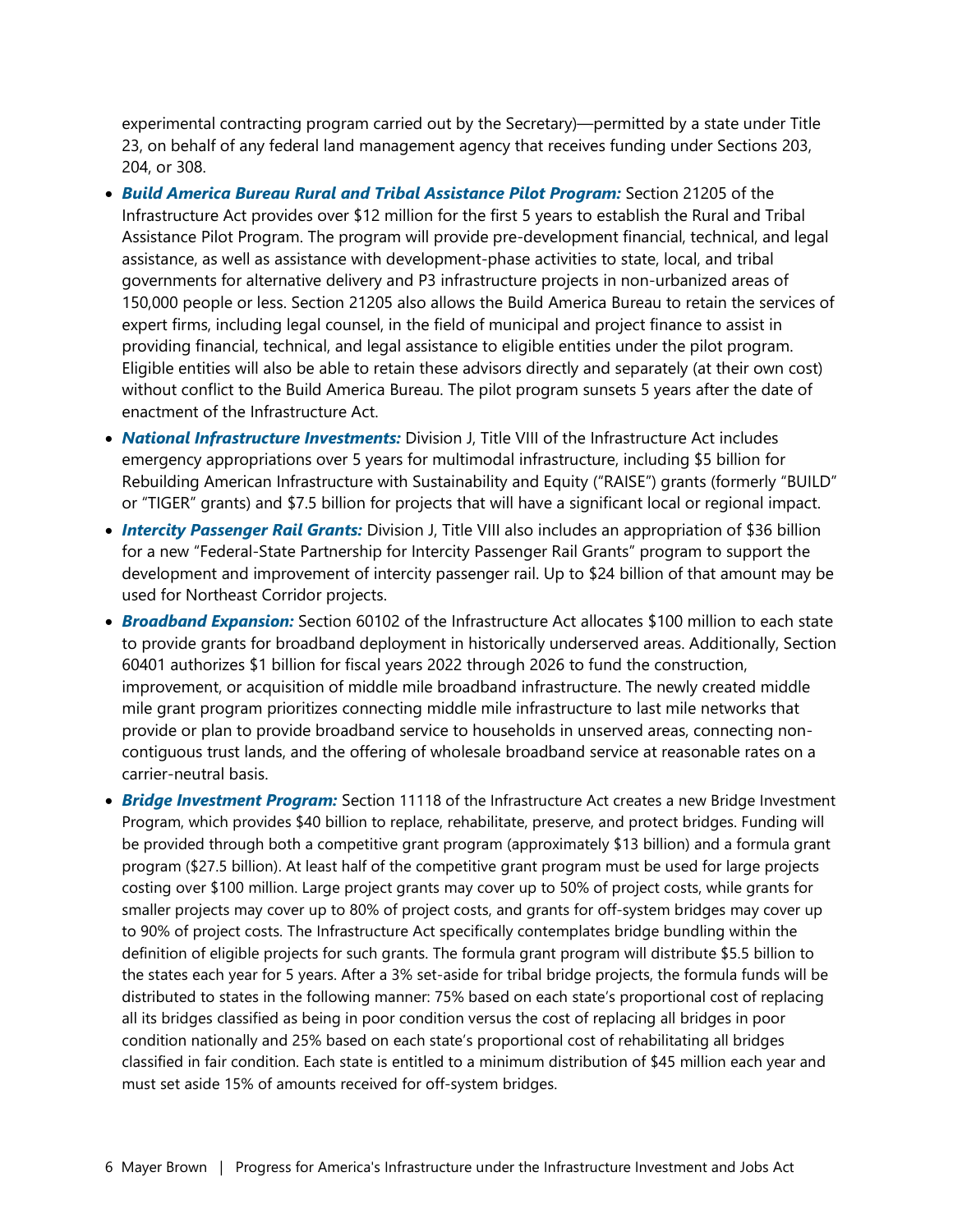- *Rural Surface Transportation Grant Program:* Section 11132 of the Infrastructure Act establishes a rural surface transportation grant program that will provide \$2 billion in grants over 5 years beginning in fiscal year 2022 to state and local governments to improve and expand the surface transportation infrastructure in non-urbanized areas of less than 200,000 people. Eligible project costs include actual construction and land acquisition costs in addition to costs for developmentphase planning and preconstruction activities. To receive funding, a project must be expected to begin construction within 18 months after the date of obligation of the funding and must involve either a highway, bridge, or tunnel; tribal transportation projects; certain highway freight projects; highway safety improvement projects; or projects that can help develop or maintain an integrated mobility management system. Grants may not be less than \$25 million, except for small projects for which the Secretary is required to set aside 10% of the amounts made available for the program in each fiscal year, and the federal share of the project cost cannot exceed 80%.
- *Reconnecting Communities Pilot Program:* Section 11509 of the Infrastructure Act provides \$500 million each year for fiscal years 2022 through 2025 in order to restore community connectivity. Each year, \$100 million is available for planning grants and \$400 million is available for capital construction. Eligible facilities under this section include highways or other transportation facilities that create barriers to mobility, access, or economic development due to high speeds, grade separations, or other design factors.

#### **B. Electric Vehicles and Electric Vehicle Infrastructure**

The Infrastructure Act includes an unprecedented level of federal investment in electric vehicles ("EVs") and electric vehicle charging infrastructure ("EV Charging Infrastructure") through the creation of new programs and grants and the expansion of existing programs. These measures are a significant step toward achieving the goal of making half of all new vehicles sold in 2030 zero-emissions vehicles, as outlined in Executive Order 14037.

#### **NATIONAL ELECTRIC VEHICLE FORMULA PROGRAM**

Under Division J, Title VIII of the Infrastructure Act, \$5 billion is allocated over a 5-year period, beginning in 2022, to carry out a National Electric Vehicle Formula Program (the "EV Program"), which will provide states with funding for the implementation of EV Charging Infrastructure and the creation of an interconnected network to facilitate data collection, access, and reliability. Funds provided by the DOT under the EV Program are to be used primarily for costs associated with the acquisition, installation, network connection, data sharing, and operation and maintenance of eligible EV Charging Infrastructure (funding for operation and maintenance costs will only be provided for 5 years). Funds will be provided to the states on a proportionate basis calculated in the same manner as is used for allocation of other federal highway formula funds to the states, with 80% of the cost of each project that is funded under the EV Program being covered by such funding and the remaining 20% by the recipient state. States are permitted to use the funds provided under the EV Program to contract with a private entity for the acquisition and installation of EV Charging Infrastructure, and the private entity is permitted to pay the applicable state's share of the cost of a project funded under the EV Program.

Projects eligible for funding under the EV Program must be (1) directly related to the charging of a vehicle, (2) used only for EV Charging Infrastructure that is accessible to the general public or to authorized commercial motor vehicle operators from more than one company, and (3) located along a designated alternative fuel corridor. If it is determined that the designated alternative fuel corridors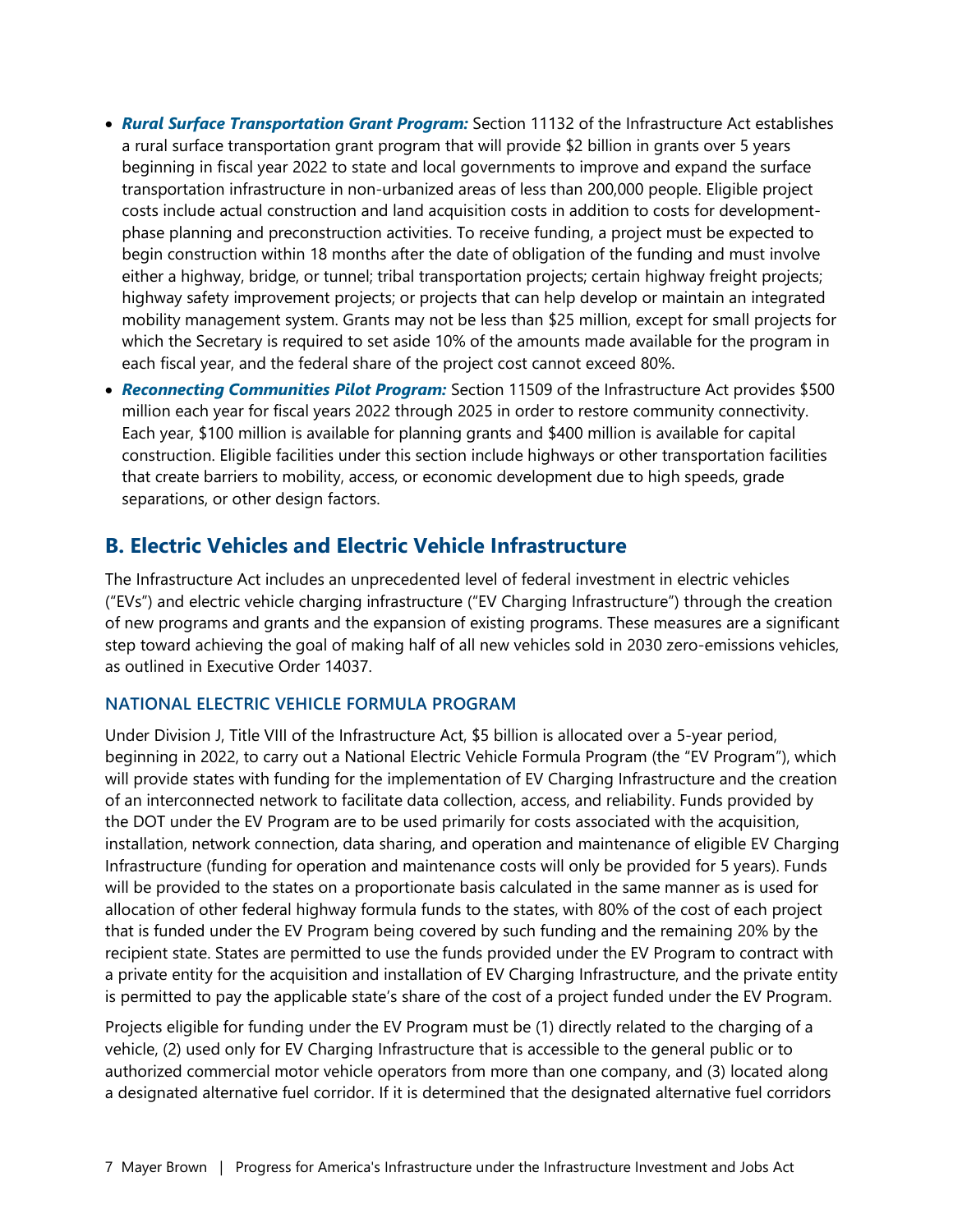in a state are fully built out, then the state may use EV Program funds for EV Charging Infrastructure on any public road or in other publicly accessible locations, such as parking facilities at public buildings, schools, and parks or in publicly accessible parking facilities owned or managed by a private entity.

The Secretary, in coordination with the secretary of Energy (and in consultation with relevant stakeholders), must, within 180 days after the Infrastructure Act is enacted, develop minimum standards and requirements related to, among other things, the installation, operation, or maintenance of EV Charging Infrastructure.

The Infrastructure Act does not affect the regulatory authority of the states to determine which businesses are allowed to own and operate direct, point-of-charge EV charging facilities. In some states, there are few regulatory restrictions or exclusive electric franchise considerations applicable to EV charging; in other states, the retail sale of electricity to the general public is a business activity in which only an authorized or franchised utility can engage. State laws governing the subject vary widely.

#### **GRANTS FOR CHARGING AND FUELING INFRASTRUCTURE**

Section 11401 of the Infrastructure Act establishes a \$2.5 billion 5-year grant program beginning in 2022 for the deployment of publicly accessible alternative fuel charging infrastructure including, among others, EV Charging Infrastructure to be installed along designated alternative fuel corridors and in certain publicly accessible locations (the "AF Corridor Program"). The AF Corridor Program will be administered by the DOT and will be available to states, metropolitan planning organizations, local governments, and other public-sector entities.

Funds provided under the AF Corridor Program are to be used to contract with private entities for the acquisition and installation of EV, hydrogen fueling, propane fueling, or natural gas fueling infrastructure that is directly related to the charging or fueling of a vehicle. Eligible projects must be publicly accessible and must be located along a designated alternative fuel corridor. Funds can also be used to procure operating services from a private entity for the first 5 years of operation of an eligible project. An eligible entity that receives a grant under the AF Corridor Program is permitted to enter into a cost-sharing agreement with a private entity; however, the eligible entity must use its share of the revenues derived from such agreement for eligible projects under the AF Corridor Program. The maximum grant amount is \$15 million.

#### **COMMUNITY GRANTS**

Under Section 11401, 50% of the amount made available under the AF Corridor Program in each year is reserved for community grants (not to exceed \$15 million each). Unlike other grants provided under the AF Corridor Program, projects funded by community grants are not required to be located along a designated alternative fuel corridor and can instead be located on any public road; in publicly accessible locations, such as public buildings; or in publicly accessible parking facilities owned or managed by private entities. An eligible entity that receives a community grant is permitted to contract with a private entity for the acquisition, construction, installation, maintenance, or operation of the project; however, the private entity will be required to pay the eligible entity's share of the total project cost. The grant recipient may use 5% of the funds provided to fund educational and community engagement programs about the use of zero-emission vehicles through partnerships with schools, community organizations, and vehicle dealerships. The DOT is also permitted to use a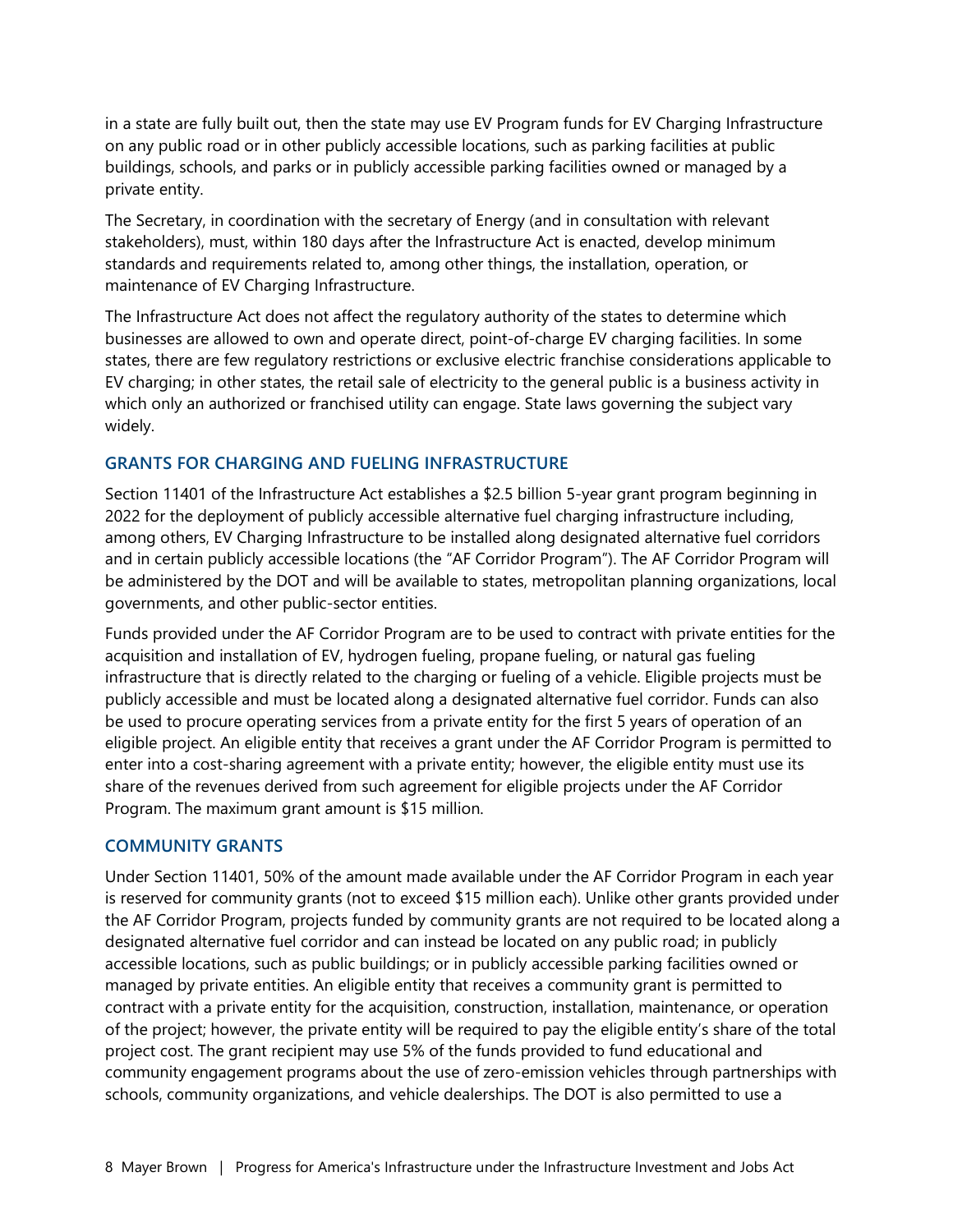maximum of 1% of the allocated funds to provide technical assistance to eligible entities. Rural areas, low- to moderate-income neighborhoods, and communities with a low ratio of private parking spaces to households or a high ratio of multiunit buildings to single family homes will be prioritized in the provision of community grants.

Neither the AF Corridor Program nor community grants are proposed to be available to support "captive" EV charging facilities that are not accessible to the general public.

#### **PORT INFRASTRUCTURE DEVELOPMENT PROGRAM**

Under Section 802 of the Infrastructure Act, \$2.25 billion is allocated to the Port Infrastructure Development Program administered by the DOT. Eligible projects under the program would be expanded to include projects that reduce or eliminate port-related criteria pollutant or greenhouse gas emissions, including projects for EV charge or hydrogen refueling infrastructure for drayage, and medium- or heavy-duty trucks and locomotives that service the port and related grid upgrades. Most recently, grants under this program were authorized by the National Defense Authorization Act for Fiscal Year 2021 and the Consolidated Appropriations Act, 2021. These acts authorized and appropriated \$230 million for the 2021 Port Infrastructure Development Program to make grants to improve facilities within, or outside of and directly related to operations or an intermodal connection of, coastal seaports, inland river ports, and Great Lakes ports. At least \$205 million of the appropriated funds must be for grants to coastal seaports or Great Lakes ports. These grants are awarded as discretionary grants on a competitive basis for projects that will improve the safety, efficiency, or reliability of the movement of goods into, out of, around, or within a port.

#### **CLEAN SCHOOL BUS PROGRAM**

Section 71101 of the Infrastructure Act introduces a \$5 billion 5-year program administered by the Environmental Protection Agency ("EPA") to replace existing school buses, in part, with zero-emission school buses. Under the program, grants and rebates would be provided to award contracts to eligible contractors to provide rebates for the replacement of existing school buses with zeroemission school buses. The program would allocate 50%of its funds to the replacement of existing school buses with zero-emission school buses and the other 50% to the replacement of existing school buses with clean and zero-emission school buses. The amount received by all eligible entities in a state under the program may not exceed 10% of the available funds.

#### **STATE EV IMPLEMENTATION**

In addition to the programs discussed above, Section 40104 the Infrastructure Act amends the Public Utility Regulatory Policies Act of 1978 ("PURPA") to require states to consider measures to promote increased electrification of transportation, including through establishing rates that (1) promote affordability and accessibility to EV charging options, (2) improve the customer experience with EV charging, (3) accelerate third-party investment in EV charging, and (4) recover (presumably through charges to EV owners and/or in the rates of utilities that provide an EV charging service or that energize non-utility EV charging stations) the marginal costs of delivering electricity to EVs and EV Charging Infrastructure. In those states that limit the ownership or control of EV Charging Infrastructure to franchised utilities or regulated power providers, state legislative or rulemaking activity to implement the Infrastructure Act may be necessary, although the Infrastructure Act's PURPA directives require only state consideration and do not dictate the EV power sales results that a state might adopt. Other states, such as California, do not treat EV charging as a regulated utility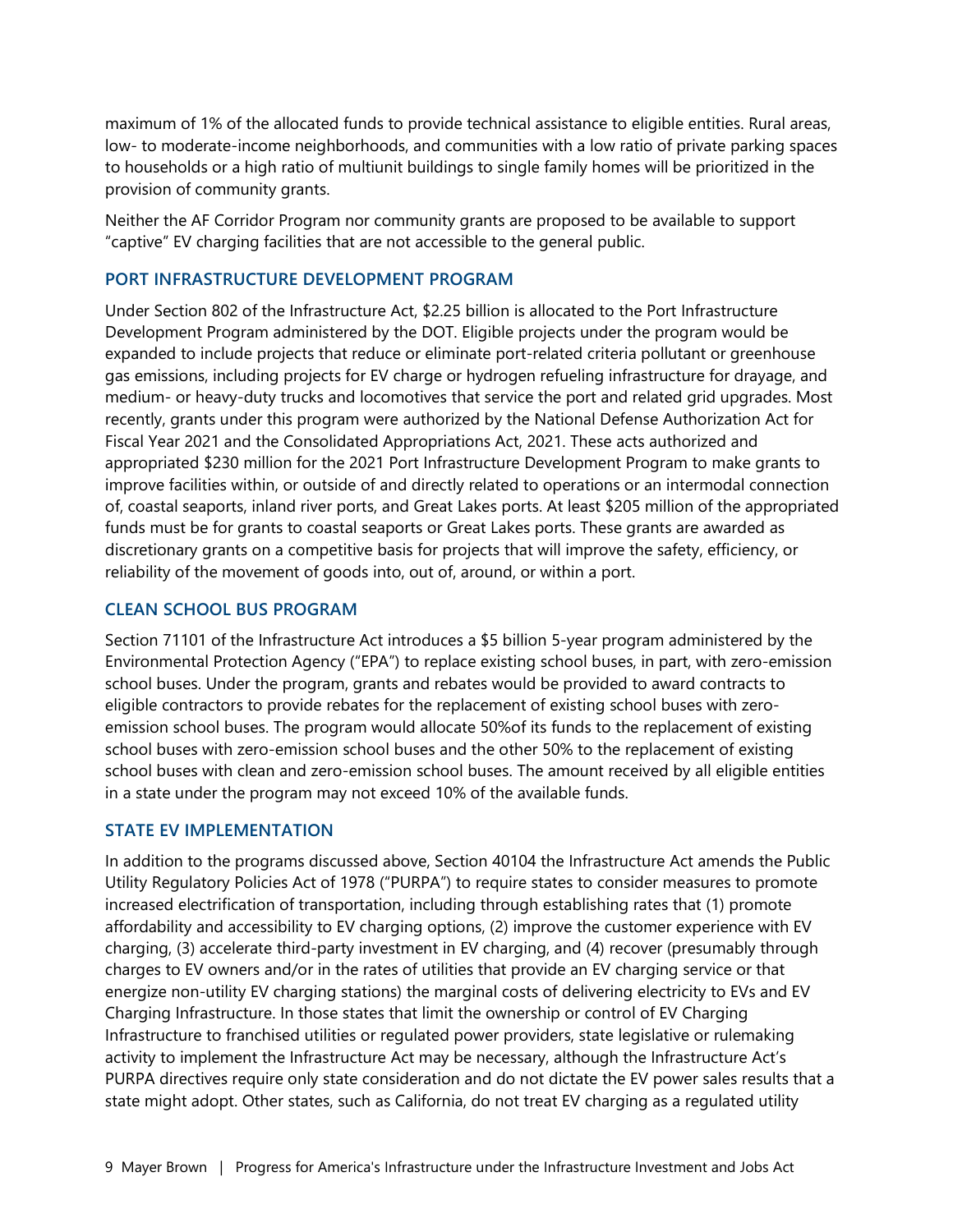activity, and those states might not find it necessary to reconsider their utility regulatory structure as a result of the Infrastructure Act.

## **C. Storing CO2 and Lowering Emissions**

The Infrastructure Act also incorporates provisions that support the buildout of transport and storage infrastructure for carbon dioxide ("CO<sub>2</sub>") and are premised on the view that carbon capture, use, and sequestration ("CCUS") technologies are key to reducing carbon emissions from the industrial sector, including by direct air capture, and must be deployed at large-scale to meet climate goals. The Infrastructure Act recognizes that  $CO<sub>2</sub>$  transport and storage infrastructure is vital to enable CCUS deployment at scale by connecting storage sites and emitters, realizing economies of scale, and creating a carbon management market.

#### **CO2 INFRASTRUCTURE FINANCE AND INNOVATION ACT ("CIFIA") PROGRAM**

The CIFIA program in Section 40304 of the Infrastructure Act makes available to the Department of Energy ("DOE") \$600 million in each of the fiscal years 2022 and 2023 and \$300 million in each of the fiscal years 2024 through 2026 to establish and administer a program to provide low-interest loans, loan guarantees, and grants to  $CO<sub>2</sub>$  transportation projects. To be eligible for loans or loan guarantees, projects must be creditworthy and demonstrate a reasonable prospect of repayment. While this "reasonable prospect of repayment" is a different standard from the creditworthiness requirements adopted under TIFIA and the Water Infrastructure Finance and Innovation Act program (which provide similar federal credit assistance for transportation and water infrastructure projects, respectively), the DOE may still look to the tools for creditworthiness evaluation that have been used by these other programs when evaluating projects under CIFIA. These tools include ratings for senior debt and/or the federal credit instrument; appropriate security features, such as coverage ratios, rate covenants and reserves; an in-depth credit analysis of the revenues identified to repay the federal credit instrument and other project obligations (including third-party studies); and an in-depth credit review of the project sponsors/borrowers. Projects are required to have anticipated project costs equal to or greater than \$100 million, and the program will prioritize large-capacity common carrier infrastructure projects that have demonstrated demand, enable geographic diversity of carbon capture projects, and are sited within or near existing pipeline corridors so as to minimize environmental disturbance. Loans can be used for eligible project costs, including development-phase activities; construction and procurement activities, including acquisition of real property; capitalized interests; and associated transaction costs. Secured loans are available up to 80% of anticipated eligible project costs at an interest rate not less than the interest rate of similar term US Treasury securities and for a term of 35 years after substantial completion or, if earlier, the end of the useful life of the project.

In addition to loans and loan guarantees, the program establishes grants to cover the cost of constructing new transportation pipelines and related infrastructure with capacity in excess of initial demand in order to facilitate growth of the industry. The grants are available to cover the difference in cost of constructing such pipelines at an increased flow rate sufficient to meet capacity in excess of initial demonstrated demand provided that the excess capacity is reasonably expected to be used at some point during the 20-year period beginning at substantial completion.

The program also includes \$100 million for front-end engineering and design studies for the development of CO2 transportation technologies and projects.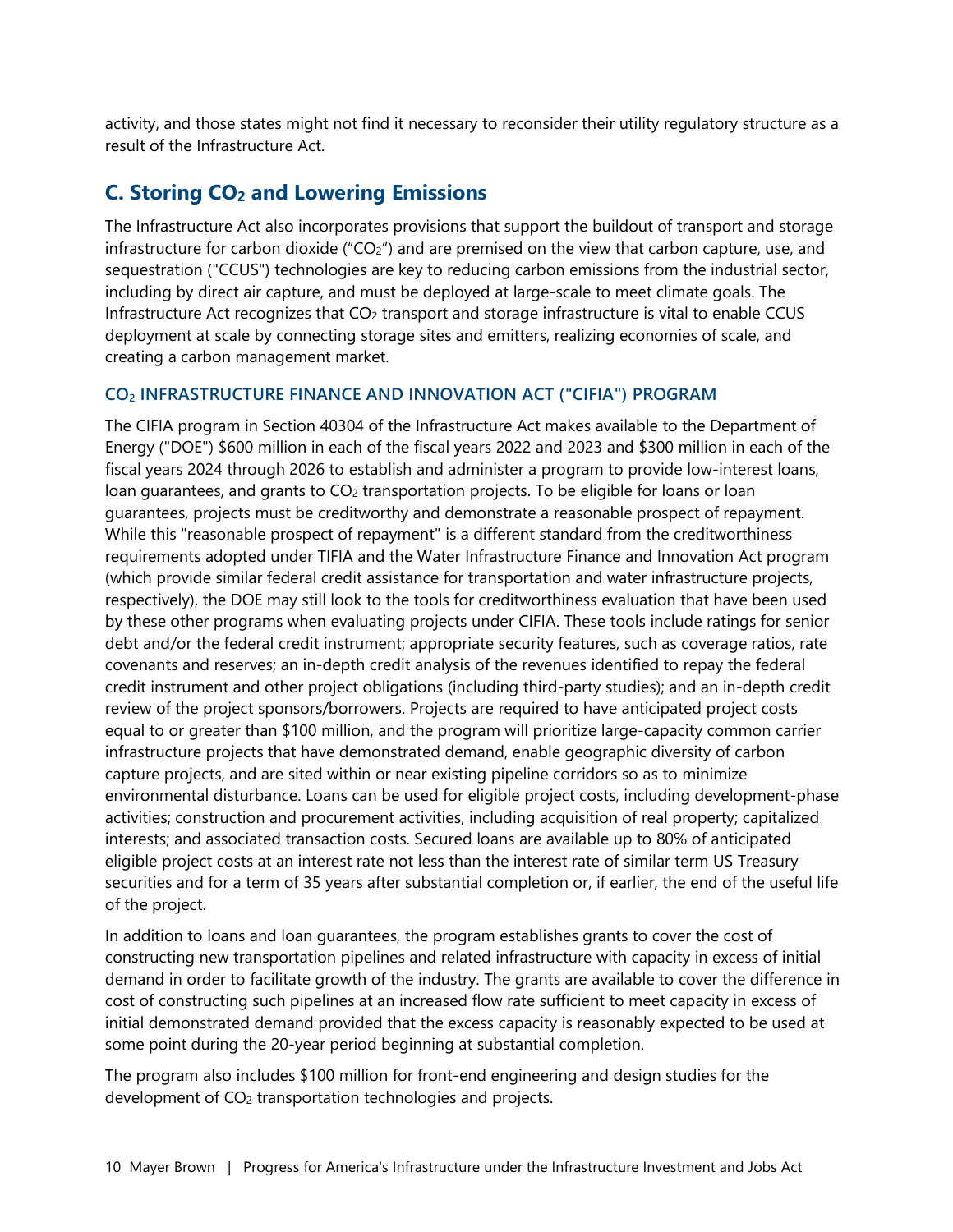#### **EXPANSION OF THE DOE CARBONSAFE PROGRAM**

Section 40305 of the Infrastructure Act expands the DOE CarbonSAFE program, which was set up to focus on the development of geologic storage sites for captured and processed CO2. The program is tasked with "evaluating the quantity, location, and timing of geologic carbon storage deployment that may be needed, and developing strategies and resources to enable deployment" and establishing a commercialization program for sequestration projects and associated transportation infrastructure. The expansion of this program provides cost-sharing mechanisms for large-scale saline geologic  $CO<sub>2</sub>$ storage projects by giving priority to those projects that will serve as hubs for storing CO<sub>2</sub> from multiple sources. The budget provided for the CarbonSAFE program is \$2.5 billion for the period of fiscal years 2022 through 2026.

#### **INCREASED FUNDING TO THE EPA FOR CO2 STORAGE WELL PERMITTING**

Also under Section 40305, an additional \$5 million in funding is provided to the EPA for each of the fiscal years 2022 through 2026 for the permitting of Class VI wells. Class VI wells are wells used to inject CO<sub>2</sub> for long-term geologic sequestration. (Class II wells are used to inject CO<sub>2</sub> for enhanced oil recovery and storage.) States can elect to run their own well permitting programs in accordance with federal regulations, and there is \$50 million appropriated for the period of fiscal years 2022 through 2026 for grants to states that run their own underground injection control program for permitting Class VI wells. This is intended to ensure rigorous and efficient  $CO<sub>2</sub>$  storage permitting in saline geologic formations.

#### **STATE AND LOCAL GOVERNMENT GRANTS FOR PROCURING CO2 UTILIZATION PRODUCTS**

Section 40302 of the Infrastructure Act provides for grants to state and local governments to be used for the procurement of products made from captured CO<sub>2</sub>. The Secretary of Energy is tasked with establishing standards and certifications to facilitate commercialization of such products. There is between \$41 million and \$69,387,656 appropriated for such purpose each fiscal year from 2022 through 2026.

# **D. Additional Infrastructure Support Under Consideration in Build Back Better Act**

Congress is considering additional aspects of the Biden administration's priorities under the Build Back Better Act. The Build Back Better Act, if enacted, would include additional support for infrastructure, including the following:

- \$10 billion for high-speed rail projects.
- \$10 billion for improving transit access to low-income communities and affordable housing.
- \$4 billion to support neighborhood equity, safety, and affordable transportation access. This includes funding for grants to reconnect communities divided by existing infrastructure barriers, including highways; mitigate negative impacts of transportation facilities or construction projects on disadvantaged or underserved communities; and support equitable transportation planning and community engagement activities.
- \$4 billion to reduce greenhouse gas emissions from transportation, of which \$950 million is reserved for incentive grants to states that make significant progress in reducing emissions or that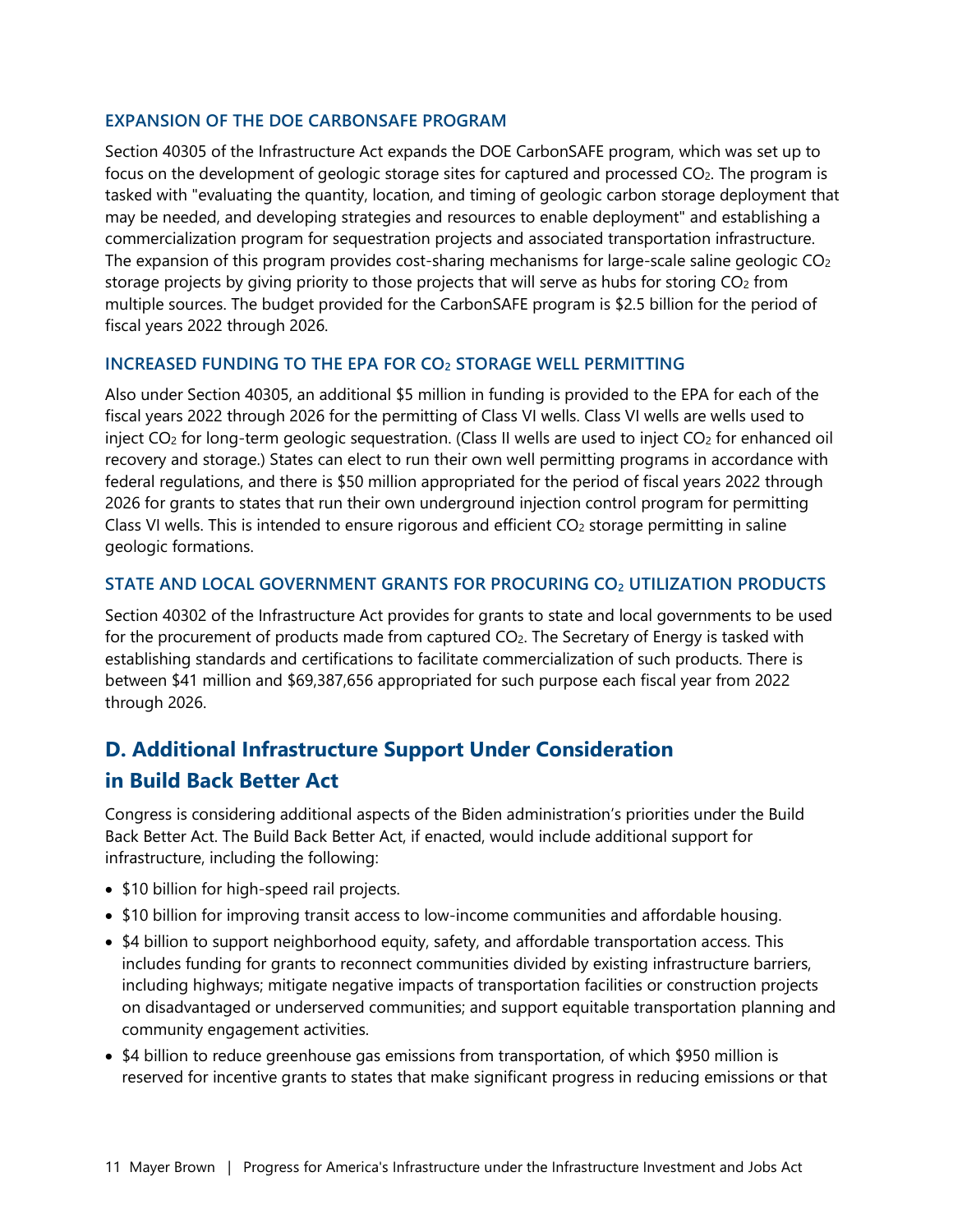adopt strategies to achieve net-zero surface transportation emissions by 2050 and \$3 billion is reserved for non-state entities for projects to reduce carbon emissions.

- Extension and expansion of the Section 45Q carbon capture tax credit.<sup>[1](#page-13-0)</sup> The credit would be extended to facilities that begin construction prior to 2032, and the credit amount would be increased for projects that begin construction after December 31, 2021, depending on the type of facilities and other requirements (including new prevailing wage and apprenticeship requirements). The highest amount would go to direct air capture facilities that dispose of carbon oxide in secure geological storage (rather than utilizing the carbon oxide), for which the credit amount would be \$180/metric ton. The minimum carbon capture thresholds for different types of facilities would be significantly reduced, although electricity generating facilities would need to capture at least 75% of the carbon oxide they would otherwise emit. This credit also would be made refundable, subject to a phased-in domestic production requirement.
- While not currently contemplated in the version under consideration in the House Rules Committee, the version reported to the House Rules Committee included additional changes to PABs authority. These included (i) adding the financing of zero-emission vehicle infrastructure (defined to relate to charging facilities) to the list of allowable uses for exempt facility bonds under Section 142(a) of the Internal Revenue Code; (ii) an exemption for PABs for certain water and sewage facilities from a state's PABs volume cap; and (iii) a new Davis-Bacon compliance requirement for PABs related to water and sewage facilities, highway and surface freight transfer facilities, and the proposed zero-emission vehicle infrastructure.

Unlike the Infrastructure Act, however, the Build Back Better Act has not been passed by either chamber in Congress, so it is possible that these provisions may not be adopted or could change significantly before a final version is agreed on.

For more information about the topics raised in this Legal Update, please contact any of the following *lawyers.* 

**Stephanie D. Wagner**  +1 312 701 8475 [swagner@mayerbrown.com](mailto:swagner@mayerbrown.com)

**Nicholas R. Vallorano** +1 312 701 7612 [nvallorano@mayerbrown.com](mailto:nvallorano@mayerbrown.com) **Joseph Seliga** +1 312 701 8818 [jseliga@mayerbrown.com](mailto:jseliga@mayerbrown.com)

**Nadav C. Klugman** +1 312 701 8433 [nklugman@mayerbrown.com](mailto:nklugman@mayerbrown.com)

*For more information in relation to private sector investment or public-private partnerships, please contact any of the following lawyers.* 

**Stephanie D. Wagner**  +1 312 701 8475 [swagner@mayerbrown.com](mailto:swagner@mayerbrown.com)

**Mitchell D. Holzrichter** +1 312 701 8212 [mholzrichter@mayerbrown.com](mailto:mholzrichter@mayerbrown.com) **Joseph Seliga** +1 312 701 8818 [jseliga@mayerbrown.com](mailto:jseliga@mayerbrown.com)

**David Narefsky**  +1 312 701 7303 [dnarefsky@mayerbrown.com](mailto:dnarefsky@mayerbrown.com)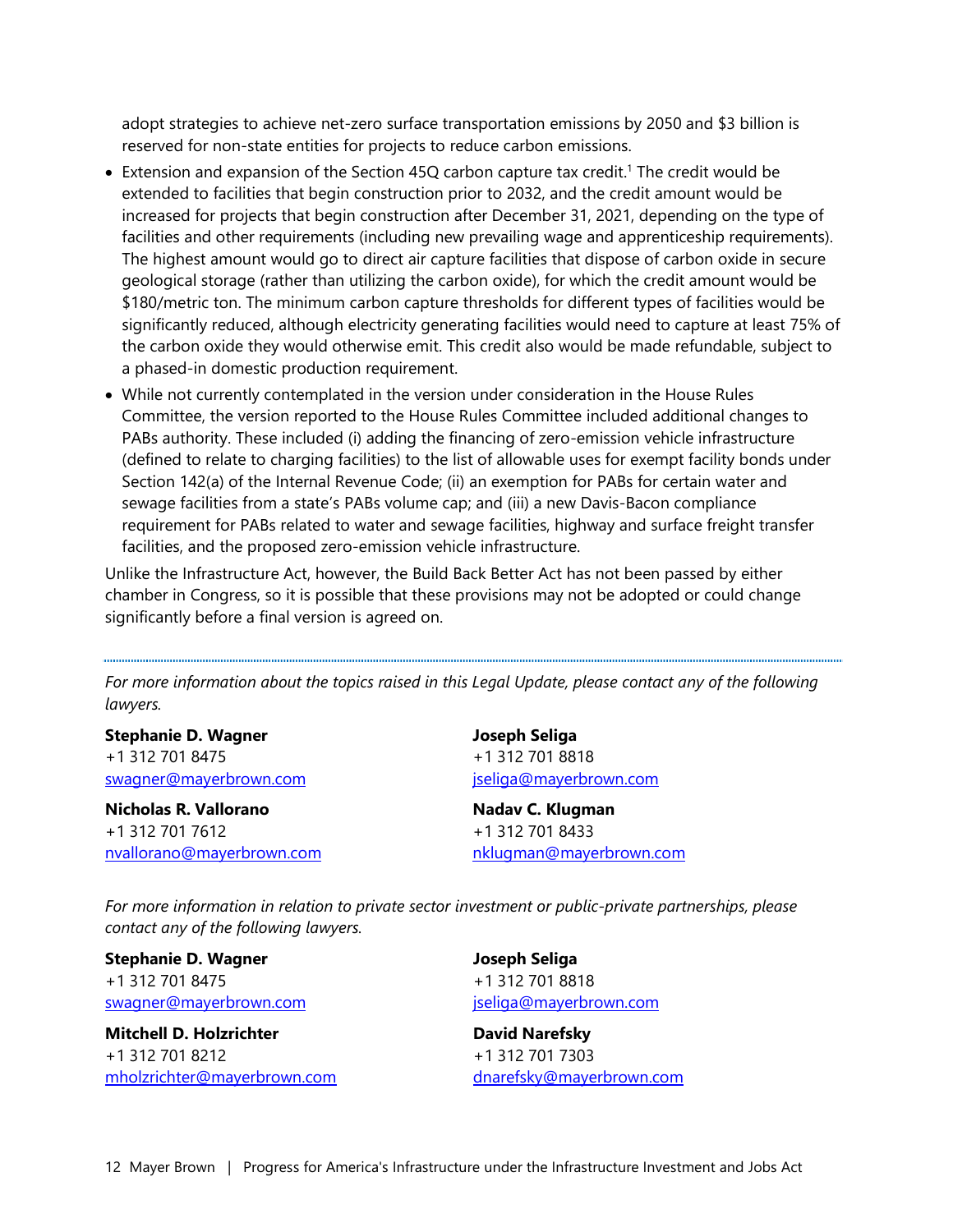**Nicholas R. Vallorano** +1 312 701 7612 [nvallorano@mayerbrown.com](mailto:nvallorano@mayerbrown.com)

*For more information in relation to status of the Build Back Better Act and implementing regulations under the Infrastructure Investment and Jobs Act, please contact any of the following lawyers.* 

**Andrew Olmem** +1 202 263 3006 [aolmem@mayerbrown.com](mailto:aolmem@mayerbrown.com) 

**Warren S. Payne** +1 202 263 3831 [wpayne@mayerbrown.com](mailto:wpayne@mayerbrown.com) **Jonathan H. Becker** +1 202 263 3122 [jbecker@mayerbrown.com](mailto:jbecker@mayerbrown.com)

*For more information in relation to electric vehicles or electric vehicle infrastructure, please contact any of the following lawyers.* 

**Nadav C. Klugman** +1 312 701 8433 [nklugman@mayerbrown.com](mailto:nklugman@mayerbrown.com)

**Morenikeji R. Akinade** +1 312 701 8053 [kakinade@mayerbrown.com](mailto:kakinade@mayerbrown.com) **Mark C. Williams** 1 202 263 3070 [markwilliams@mayerbrown.com](mailto:markwilliams@mayerbrown.com)

*For more information in relation to storing CO2 or lowering emissions, please contact any of the following lawyers.* 

**Nadav C. Klugman** +1 312 701 8433 [nklugman@mayerbrown.com](mailto:nklugman@mayerbrown.com)

**Eric R. Pogue** +1 212 506 2418 [epogue@mayerbrown.com](mailto:epogue@mayerbrown.com) **J. Paul Forrester** +1 312 701 7366 [jforrester@mayerbrown.com](mailto:jforrester@mayerbrown.com)

**Jarrett J. Doe**  +1 312 701 7415 [jdoe@mayerbrown.com](mailto:jdoe@mayerbrown.com)

#### **Endnotes**

<sup>1</sup> For further information, see the November 10, 2021, Mayer Brown Legal Update "<u>US House Rules Committee Modifies the 'Build</u> Back Better Act.'"